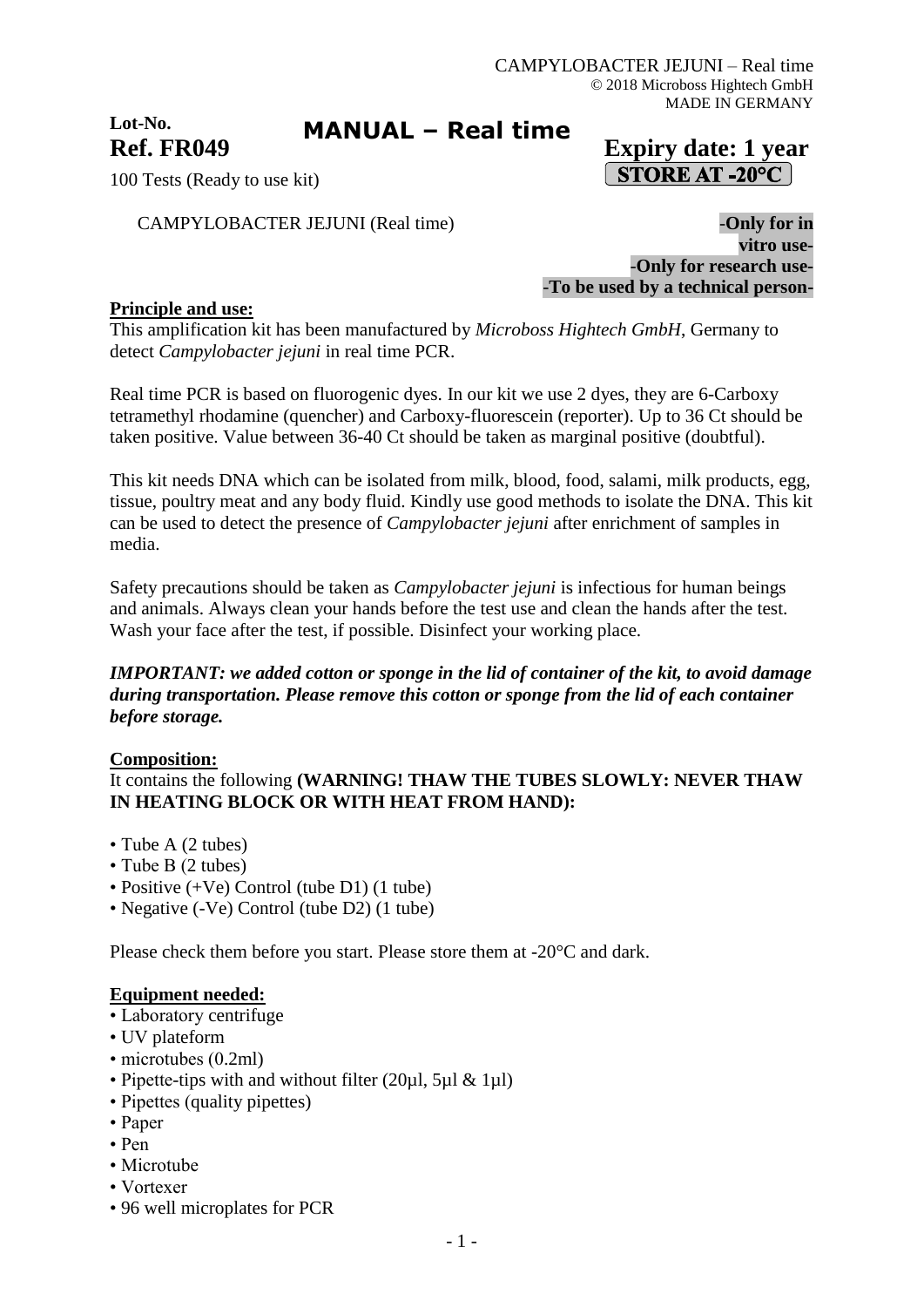• Real time machine

### **Procedure:**

After your DNA isolation is completed. (Kindly use good quality isolation method). Please go to PCR step

## **STEP A**

1. Kindly thaw **one tube** each: A, B, D1 and D2. After thawing, kindly put the tubes on 4°C (as it is better). If the kit is not in use, store them at  $-20^{\circ}$ C. Kindly keep tubes away from sunlight.

2. Mark your microtubes with a sample number and with +Ve Control and –Ve Control.



3. Thaw tube A. Add 8µl of tube A to each tube. One can also use 96 microwell plate.



4. Add 10µl of B to each microtube. Avoid to touch the wall of the microtubes.



### **TIP: you can mix 8µl of A + 10µl of B together in one tube (it will be a total volume of 180µl for 10 reactions). From this one can take 18µl and distribute in each tube. In this way one can save the hardware and time.**

5. Add 2µl of your DNA template (DNA isolated from samples) with pipette tip with filter to each microtube according to your label except +Ve and –Ve (Avoid touching the wall). **Use everytime a new pipette tip** (for each sample)! Mix it.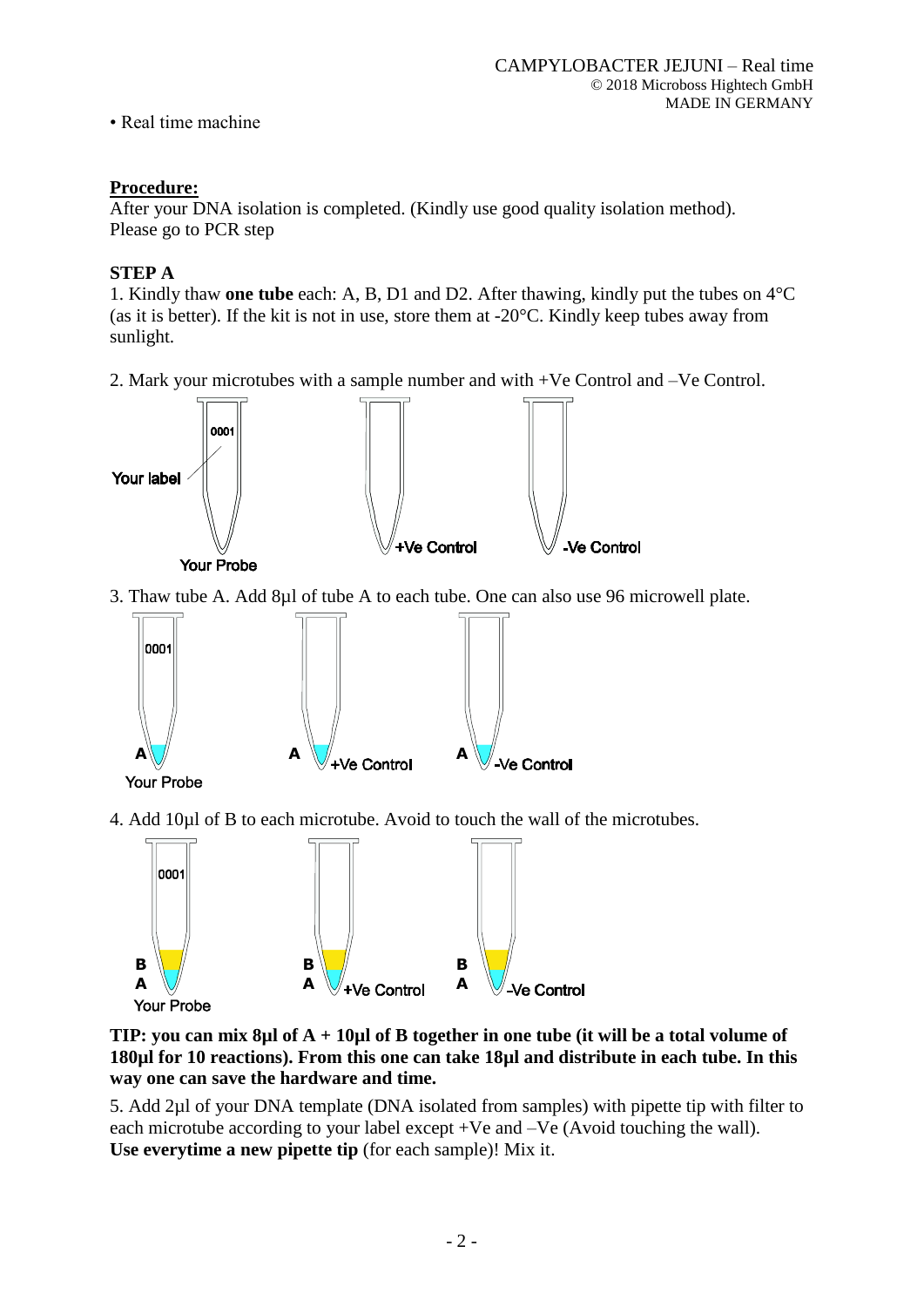

6. Use new pipette tip with filter. Add  $2\mu$ l of +Ve (tube D1) to +Ve Control (avoid to touch the wall). Use a new pipette tip. Mix it.



7. Use a new pipette tip. Add 2µl of –Ve (D2) to –Ve Control (don't touch the wall). Mix it.



8. Centrifuge all tubes for 20 sec. for 8000 rpm (this is not necessary but it is better). Run PCR now.

9. Run the program of your thermocycler as followings:

Kindly check whether you have added everything correctly as the level of the volume of each microtube must be almost the same.



**You must use quencher and reporter dye to setup your software (see FAQ) and run the following program:**

1. 15 seconds at  $95^{\circ}$ C  $\rightarrow x$  40 cycles 60 seconds at 60°C